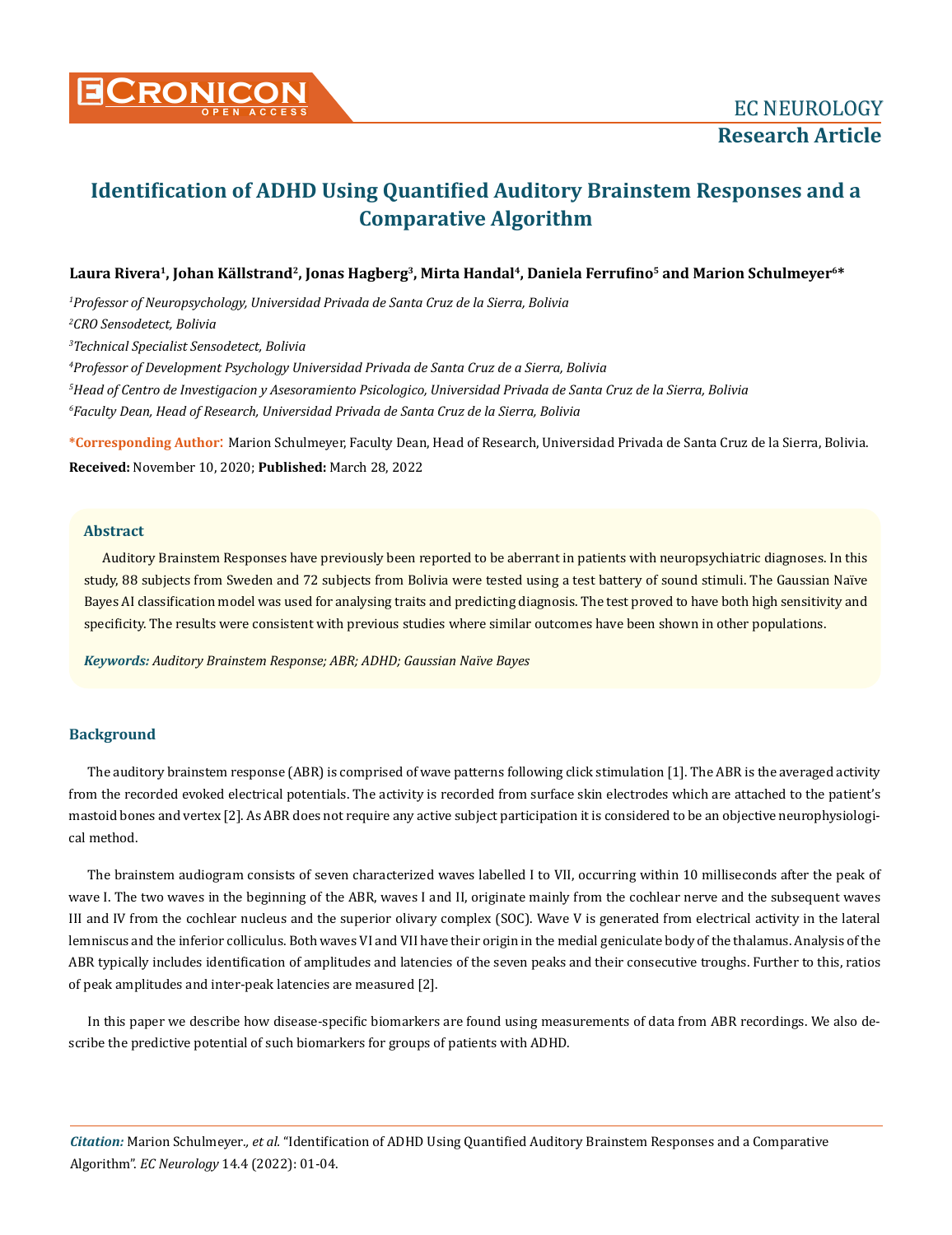The AI classification model that was used for analysing traits and predicting diagnosis was Gaussian Naïve Bayes.

# **Introduction**

Several audiological, neurological and psychiatric abnormalities can be detected using ABR [3]. Using quantified electrophysiological methods for detecting neuropsychiatric diseases, sensitivity and intraindividual variability are key factors for clinical usefulness [4]. In this study, we have included quantitative measures for finding norm curve similarities and differences, in line with quantification of data following qEEG measurements [4].

|               | <b>Clinically diagnosed ADHD</b> |               | Controls, no diagnosis |               |
|---------------|----------------------------------|---------------|------------------------|---------------|
|               | <b>Male</b>                      | <b>Female</b> | <b>Male</b>            | <b>Female</b> |
| 6-16 years    | 10                               |               |                        |               |
| $16-49$ years |                                  |               | 14                     |               |



#### *Table 1: Participants data.*

*Figure 1: Number of correctly identified as ADHD and no diagnosis.* 

The auditory stimuli consisted of 4 different sounds (processed square wave clicks with different frequencies and amplitudes, in addition both forward and backward masking) which were presented binaurally both to healthy volunteers and patients diagnosed with ADHD (according to DSM-IV). The waveforms were digitally recorded (with 256 data points per 10 ms corresponding to 30 data points per ms) in order to be able to quantify of amplitudes (mV) with high resolution.

Firstly, well-investigated subjects were used to train the machine-learning algorithms to categorize the disease mathematically (described below). As females have shorter latencies and higher amplitudes than males, female and male subjects were separated in all analyses. Further to that, age groups were separated, below and above 16 years.

*Citation:* Marion Schulmeyer*., et al.* "Identification of ADHD Using Quantified Auditory Brainstem Responses and a Comparative Algorithm". *EC Neurology* 14.4 (2022): 01-04.

02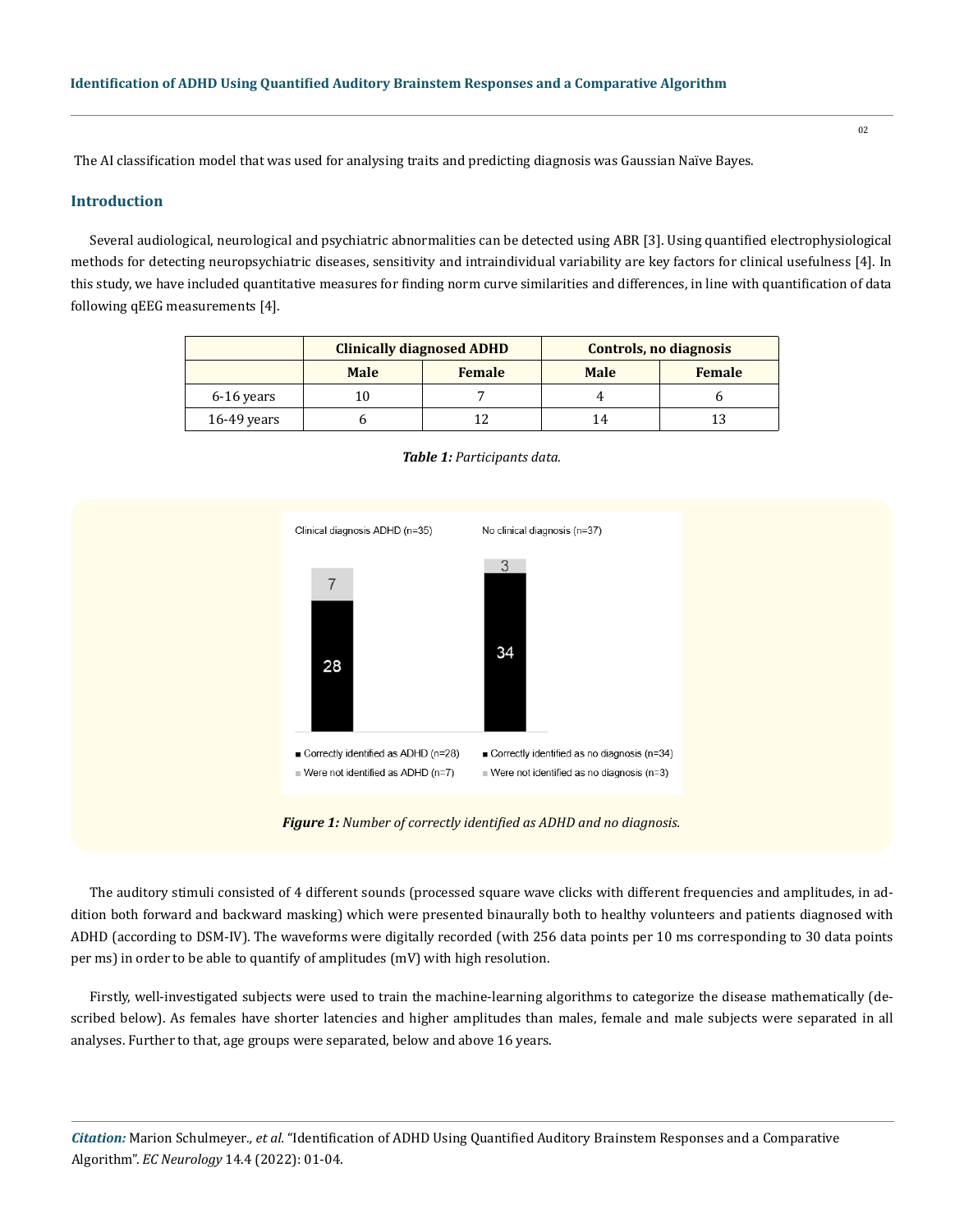### **Identification of ADHD Using Quantified Auditory Brainstem Responses and a Comparative Algorithm**

Sets of traits previously found to differentiate the ADHD group from the no-diagnosis controls in both male and female patients were used to give a percentage index were 50% was exactly in the middle of the two groups and above 50% were indicating an ADHD similarity. Consequently, below 50% pointed at greater resemblance to the no-diagnosis group. Based on these traits an index was calculated for each individual indicating percentage similarity with either of the diagnostic groups.

The SD-BERA recordings were evaluated by investigators ignorant of the clinical diagnosis of the study participants and the percentage correctly classified and not were calculated.

Gaussian Naïve Bayes Classifier is used to analyse and classify the traits of the participants: in studies with time based data it is often assumed that such values associated with each class, are distributed according to a normality, i.e. has a Gaussian distribution.

The model uses a Gaussian distribution with zero co-variance between the values and compares the classes. Finding the average and standard deviation of the interactions of classification within the data makes it possible to fit the data to a class.



The illustration above is an example on a Gaussian Naive Bayes (GNB) classifier. At every time the data is compared to the distance between that point and each class-average. This is done by computing the distance from the class average divided by the standard deviation of that class.

#### **Subjects**

88 subjects were used as reference material from Lund, Sweden. 72 subjects with an average age of 18 years were then compared to the patterns of the reference groups using a machine-learning paradigm. The similarity to subjects with ADHD versus the similarity of subjects with no diagnosis was subtracted, leading to a percentage from 0 to 100%.

# **Results**

The sensitivity of the test for ADHD vs. no-diagnosis controls was 80.0%, and the specificity vs. no-diagnosis controls was 91.9%. The present study suggests that SD-BERA provides useful markers to support the clinical diagnosis of children and adult ADHD.

*Citation:* Marion Schulmeyer*., et al.* "Identification of ADHD Using Quantified Auditory Brainstem Responses and a Comparative Algorithm". *EC Neurology* 14.4 (2022): 01-04.

03